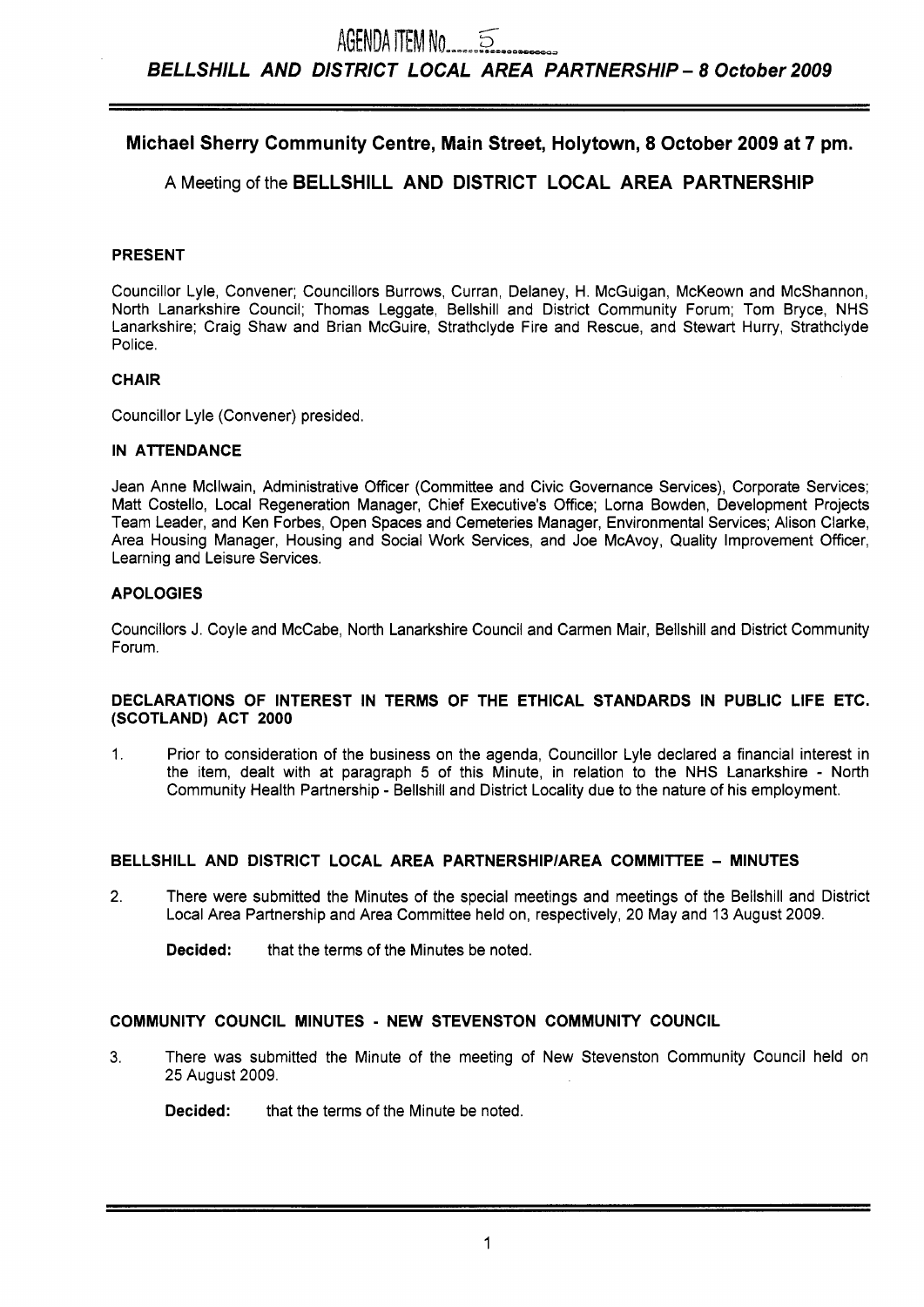### **NORTH LANARKSHIRE PARTNERSHIP BOARD** - **MINUTE OF 9 SEPTEMBER 2009**

**4.** There was submitted the Minute of the meeting of North Lanarkshire Partnership held on 9 September 2009.

**Councillor Lyle, having declared a financial interest by reason of the nature of his employment, took no part in the consideration and determination of the following item of business. Councillor Lyle also demitted the Chair for the duration of this item only and Councillor McKeown took the Chair.** 

### **NHS LANARKSHIRE** - **NORTH COMMUNITY HEALTH PARTNERSHIP** - **BELLSHILL AND DISTRICT LOCALITY**

5. There was submitted a report dated September 2009 by Tom Bryce, General Manager, NHS Lanarkshire (1) setting out proposals for the provision of a new 130 bed acute mental health unit in North Lanarkshire to be based at either Monklands Hospital or Wishaw General Hospital; (2) outlining various initiatives that had taken place within Lanarkshire and the Bellshill Locality, and (3) providing the details previously requested at the Local Area Partnership meeting held on 13 August 2009 in relation to the Scottish Bowel Screening Programme.

Tom Bryce was then heard in supplement to his report and in response to questions.

**Decided:** that the position be noted.

### **JOINT COMMUNITY SAFETY REPORT**

**6.**  There was submitted a joint report (docketed as relative to the Minute of the meeting of Bellshill and District Area Committee held on 8 October 2009) dated 8 October 2009 by Housing and Social Work Services, Strathclyde Police and Strathclyde Fire and Rescue advising of initiatives and measures taken to minimise the levels of crime within the Bellshill and District area during July and August, including (1) a summary of the key activities of the partners; (2) statistical information in respect of the three partners, and (3) highlighting the success of the Blue Light Disco, which had proven to be popular and to have a positive impact on offensive behaviour in the area.

The Partnership then heard Stewart Hurry, Strathclyde Police, Craig Shaw and Brian McGuire, Strathclyde Fire and Rescue and Alison Clarke, Area Housing Manager in supplement to the report and in response to Members' questions.

Thereafter, Councillor Lyle proposed that the provision of funding from the Local Development Programme in support of the Blue Light Disco be explored.

**Decided:** that it be recommended *to* the Area Committee

- (1) that consideration be given to the provision of funding from the Local Development Programme 2010/2011 in support of the Blue Light Disco, and
- (2) that the content of the report be otherwise noted.

### **PROVISION OF REDEPLOYABLE CCTV CAMERAS**

**7.** The Convener proposed that funding of *f5,000* be allocated from the Local Development Programme 2010/2011 for the provision of two redeployable CCTV cameras within each ward of the Bellshill and

**Decided:** that the terms of the Minute be noted.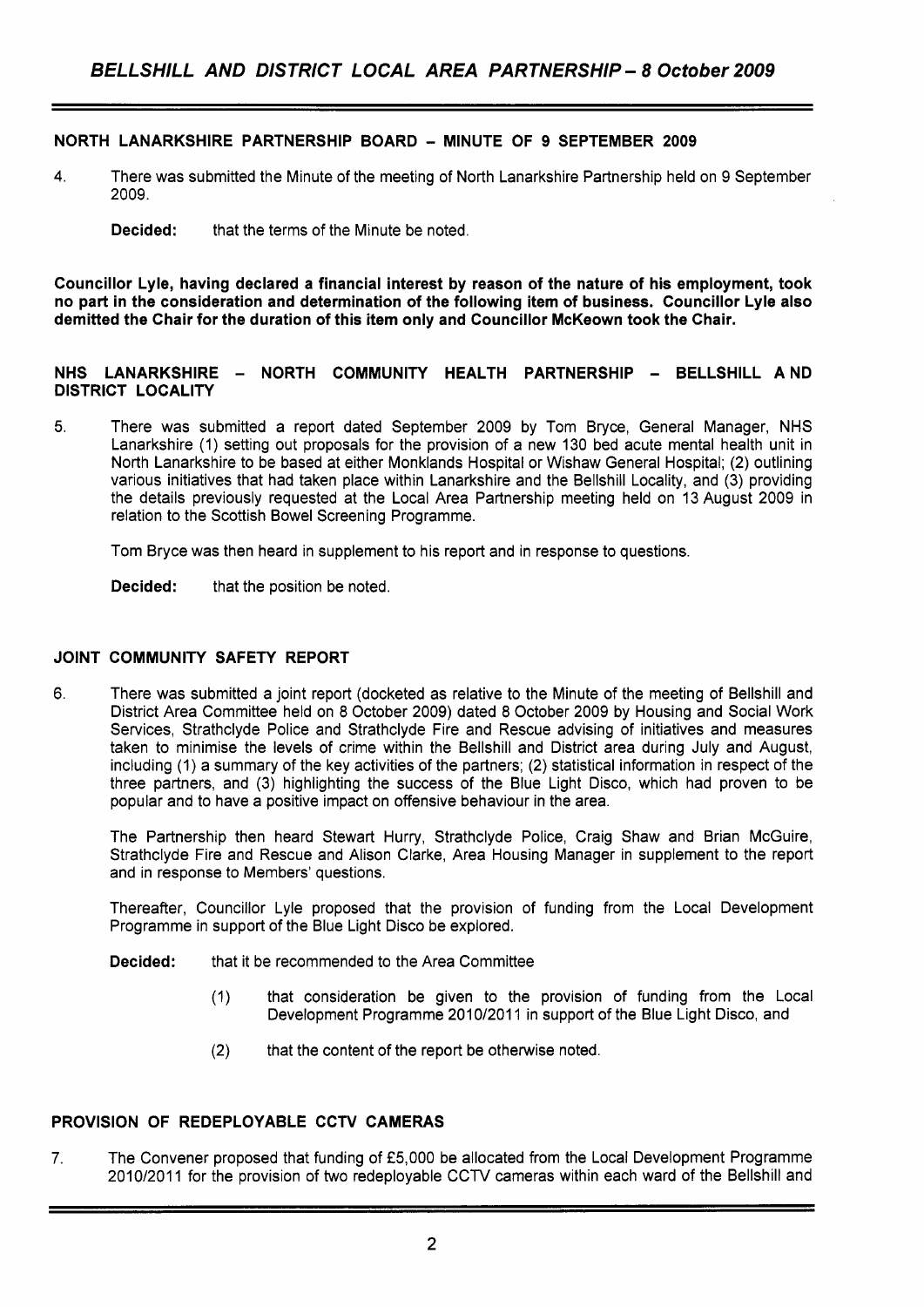District Area and that the location of the cameras be agreed by the Local Regeneration Manager and representatives of North Lanarkshire CCTV Limited, Strathclyde Police and the Fire and Rescue Service in consultation with the local Members.

**Decided:** that it be recommended to the Area Committee that funding of £5,000 be allocated from the Local Development Programme for the provision of two redeployable CCTV cameras within each ward of the Bellshill and District area, the location of which would be agreed by the partners in association with the local Members.

# **LOCAL DEVELOPMENT PROGRAMME**

8. With reference to paragraph 9 of the Minute of the meeting of the Local Area Partnership held on 13 August 2009, there was submitted a report (docketed as relative to the Minute of the meeting of Bellshill and District Area Committee held on 8 October 2009) dated 8 October 2009 by the Head of Planning and Development (1) advising of the progress made in completing the remaining projects within the Local Development Programme for 200812009 for the Bellshill and District Area, as set out in Appendix 1 to the report; (2) detailing the current position in relation to the projects for delivery during 2009/2010, as detailed in Appendix 2 to the report; (3) giving details of a project, as detailed in Appendix 3 to the report, which required additional funding for delivery during 2009/2010, and (4) setting out projects totalling £421,160 for approval and delivery during 2010/2011, as detailed in Appendix 4 to the report, which would be subject to further investigation and development during 2010/2011.

# **Decided:** that it be recommended to the Area Committee

- (1) that the progress in delivering the projects within the Local Development Programme for 2008/2009, as detailed in Appendix 1 to the report, and 2009/2010, as detailed in Appendix 2 to the report, be noted;
- (2) that the additional funding for the project, as detailed in Appendix 3 to the report, be approved for inclusion in the 2009/2010 Local Development Programme;
- **(3)** that, in addition to the recommendations in paragraphs 6 and 7 above, the projects, as detailed in Appendix **4** to the report, be approved for delivery in the 2010/2011 Local Development Programme, and
- (4) that further reports on progress be submitted to future meetings of the Bellshill and District Local Area Partnership.

# **BELLSHILL TOWN CENTRE ACTION PLAN UPDATE**

9. With reference to paragraph 10 of the Minute of the meeting of the Partnership held on 13 August 2009, there was submitted a report dated 29September 2009 by the Head of Planning and Development (1) updating the Local Area Partnership on the current position in relation to the Bellshill Town Centre Action Plan, including (a) the commencement of works to the roundabout on North Road and the subsequent disruption, and (b) the postponement of the closure of Main Street for resurfacing works until January 2010; (2) advising the Partnership of the reasons why the consultation on alternative traffic management options in relation to Hamilton Road, Bellshill could not be carried out at this time and of proposals to undertake this in the future, and (3) reporting that the bid for regeneration funding in respect of the acquisition of the gap site at 278-286 Main Street, Bellshill had been successful, with funding of £150,000 having been awarded, and that discussions were underway with a view to including improvement works to the site in the phase **4** contract for streetscape works.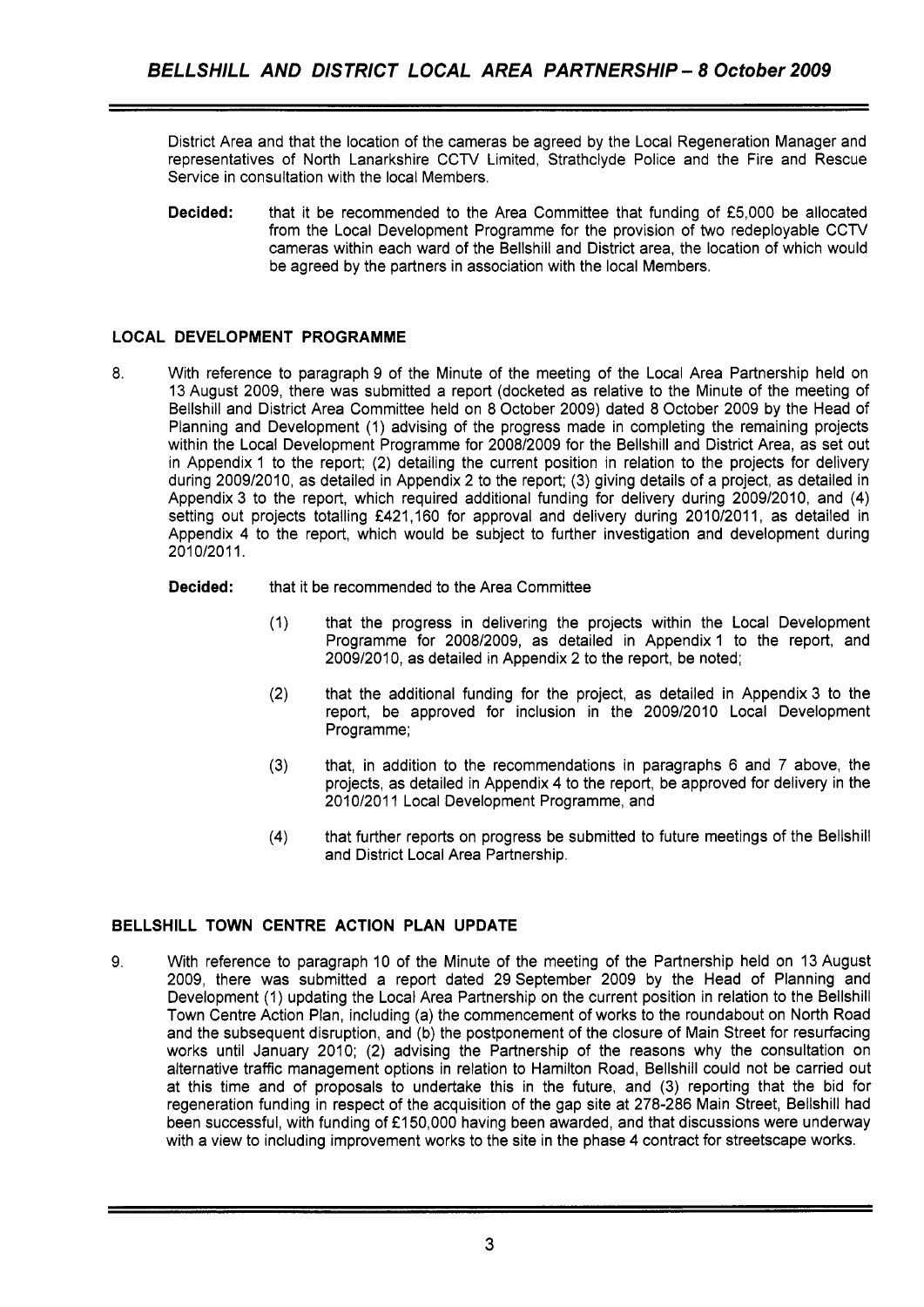Lorna Bowden was then heard (a) in supplement to the report, when she indicated that the current contract was now due for completion in mid February and that the phase **4** streetscape works contract would be issued shortly with an expected completion date of 30 November **2010,** and (b) in response to questions.

**Decided:** that the progress made on the Bellshill Town Centre Action Plan be noted

# **ESTATE BASED INITIATIVES 2009/2010**

- 10. There was submitted a report dated 1 October **2009** by the Executive Director of Housing and Social Work Services **(1)** advising that, for **2009/2010,** Estate Based Initiative funding of (a) **f17,593** had been allocated for the Bellshill area, and (b) **f6,996** had been allocated for the Viewpark area, and **(2)**  proposing that, to maximise the delivery of projects identified by the Area Housing Office for inclusion in the Local Development Programme, these budgets be allocated to the Programme.
	- **Decided:** that it be recommended to the Area Committee that the contribution totalling **f24,589** to the Local Development Programme **2009/2010** from the Estate Based Initiative funding be approved.

# **BEAUTIFUL LANARKSHIRE AWARDS 2009**

**11.** There was submitted a report dated October **2009** by the Head of Land Services **(1)** intimating that, as part of the Council's Streetsmart initiative, **22** entries had been submitted to the **2009** Beautiful Scotland Awards Scheme; **(2)** indicating that the results had been announced at the annual awards ceremony on **21** September **2009,** and (3) advising that 15 entries had been successful, with four discretionary awards, reflecting good practice, also being gained, all as detailed in the Appendix to the report, which showed that Bellshill and District had been awarded a bronze medal.

On behalf of the Local Area Partnership, the Convener congratulated those involved in the initiative.

# **Decided:**

- **(1)** that the success of the North Lanarkshire entries to the **2009** Beautiful Scotland Awards Scheme be noted, and
- **(2)** that all the community partner organisations which had played an important role in the success of the initiative be congratulated.

# **DATE, TIME AND VENUE OF NEXT MEETING**

**12.** It was noted that the next meeting of the Local Area Partnership was scheduled to take place on Thursday, **21** January **2010** at 7 pm within the Frank Ferguson Centre, Motherwell Road, Bellshill.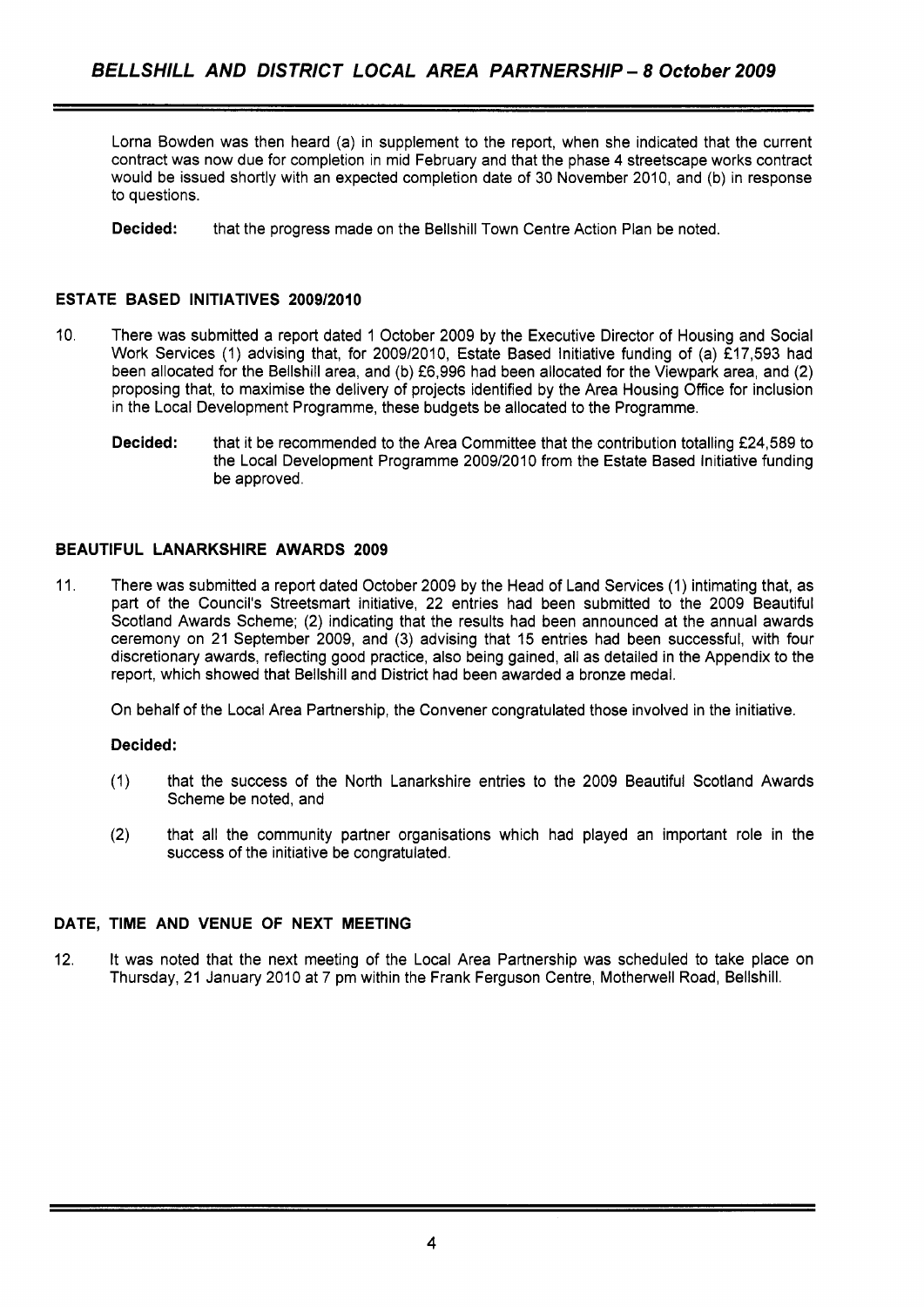# **Michael Sherry Community Centre, Main Street, Holytown, 8 October 2009 at 9 pm.**

# **A** Meeting of the **BELLSHILL AND DISTRICT AREA COMMITTEE**

### **PRESENT**

Councillor Lyle, Convener; Councillors Burrows, Delaney, H. McGuigan, McKeown and McShannon.

### **CHAIR**

Councillor Lyle (Convener) presided.

# **IN ATTENDANCE**

The Administrative Officer (Committee and Civic Governance Services), Corporate Services; Local Regeneration Manager, Chief Executive's Office; Development Projects Team Leader and Open Spaces and Cemeteries Manager, Environmental Services; Area Housing Manager, Housing and Social Work Services, and Quality Improvement Officer, Learning and Leisure Services.

# **APOLOGIES**

Councillors J. Coyle, Curran and McCabe.

### 1. **DECLARATIONS OF INTEREST IN TERMS OF THE ETHICAL STANDARDS IN PUBLIC LIFE ETC (SCOTLAND) ACT 2000**

Prior to consideration of the business on the agenda, Councillor Lyle declared a financial interest in item **(4)** of Paragraph 2, in relation to the NHS Lanarkshire - North Community Health Partnership - Bellshill and District Locality due to the nature of his employment.

#### 2. **CONSIDER RECOMMENDATIONS BY THE BELLSHILL AND DISTRICT LOCAL AREA PARTNERSHIP HELD ON 8 OCTOBER 2009**

The Committee gave consideration to the recommendations made by the Bellshill and District Local Area Partnership at its meeting held on 8 October 2009 and agreed in respect of each item, the following:-

### (1) **'BELLSHILL AND DISTRICT LOCAL AREA PARTNERSHlPlAREA COMMITTEE** - **MINUTES**

**Decided:** that the terms of the Minutes be noted.

### (2) **COMMUNITY COUNCIL MINUTES** - **NEW STEVENSTON COMMUNITY COUNCIL**

**Decided:** that the terms of the Minute be noted.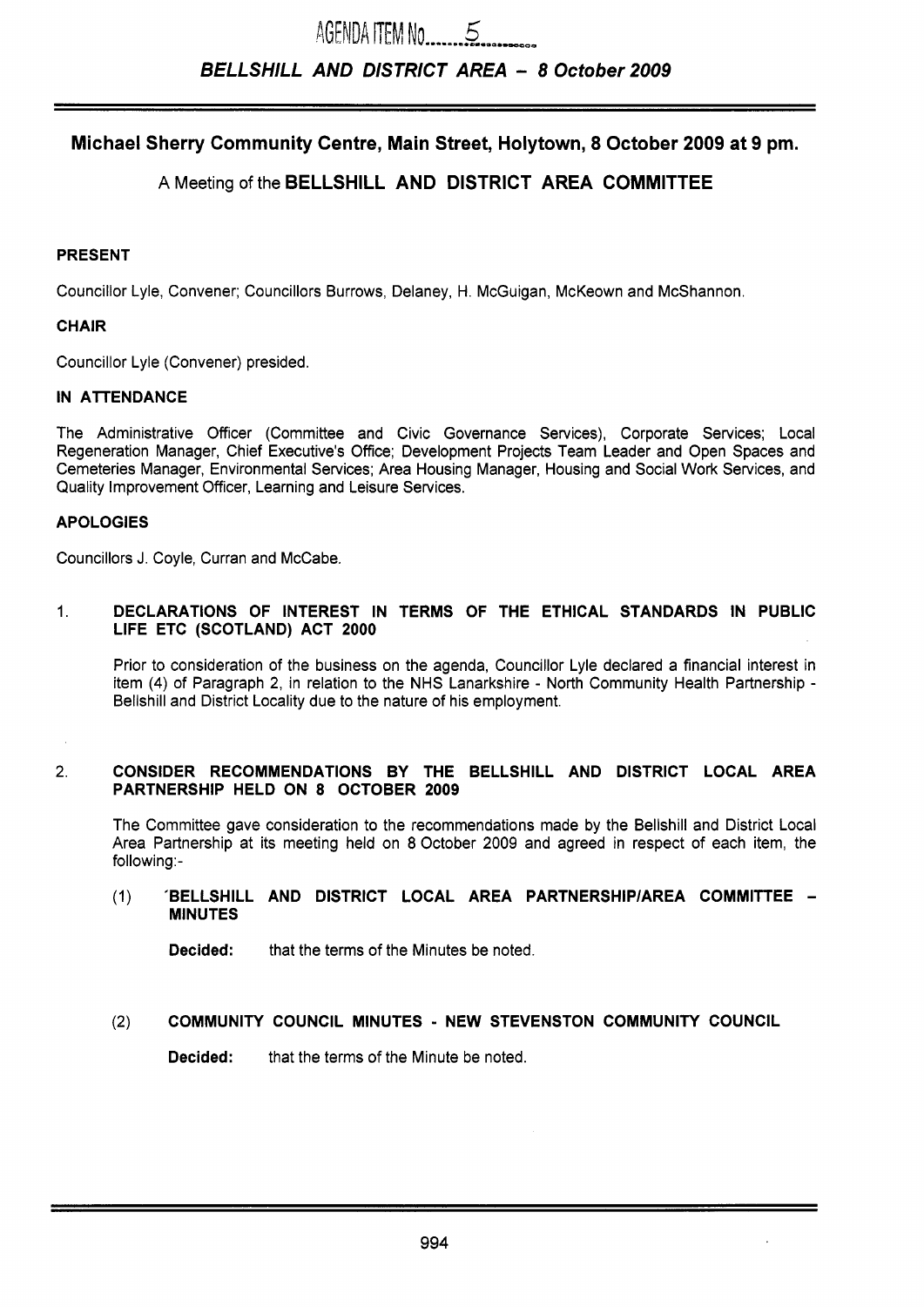**(3)** NORTH LANARKSHIRE PARTNERSHIP BOARD - MINUTE **OF** 9 SEPTEMBER 2009

**Decided:** that the terms of the Minute be noted.

Councillor Lyle, having declared a financial interest by reason of the nature of his employment, took no part in the consideration and determination of the following item of business. Councillor Lyle also demitted the Chair for the duration of this item only and Councillor McKeown took the Chair.

 $(4)$ NHS LANARKSHIRE - NORTH COMMUNITY HEALTH PARTNERSHIP - BELLSHILL AND DISTRICT LOCALITY

**Decided:** that the position be noted.

#### JOINT COMMUNITY SAFETY REPORT  $(5)$

### Decided:

- (1) that consideration be given to the provision of funding from the Local Development Programme 2010/2011 in support of the Blue Light Disco, and
- (2) that the content of the report be otherwise noted.

#### PROVISION OF REDEPLOYABLE CCTV CAMERAS  $(6)$

Decided: that funding of f5,000 be allocated from the Local Development Programme for the provision of two redeployable *CCW* cameras within each ward of the Bellshill and District area, the location of which would be agreed by the partners in association with the local Members.

### (7) LOCAL DEVELOPMENT PROGRAMME

### Decided:

- (1) that the progress in delivering the projects within the Local Development Programme for 2008/2009, as detailed in Appendix 1 to the report, and 2009/2010, as detailed in Appendix **2** to the report, be noted;
- (2) that the additional funding for the project, as detailed in Appendix 3 to the report, be approved for inclusion in the 2009/2010 Local Development Programme;
- **(3)** that, in addition to the recommendations in items (5) and (6) above, the projects, as detailed in Appendix **4** to the report, be approved for delivery in the 2010/2011 Local Development Programme, and
- **(4)** that further reports on progress be submitted to future meetings of the Bellshill and District Local Area Partnership.